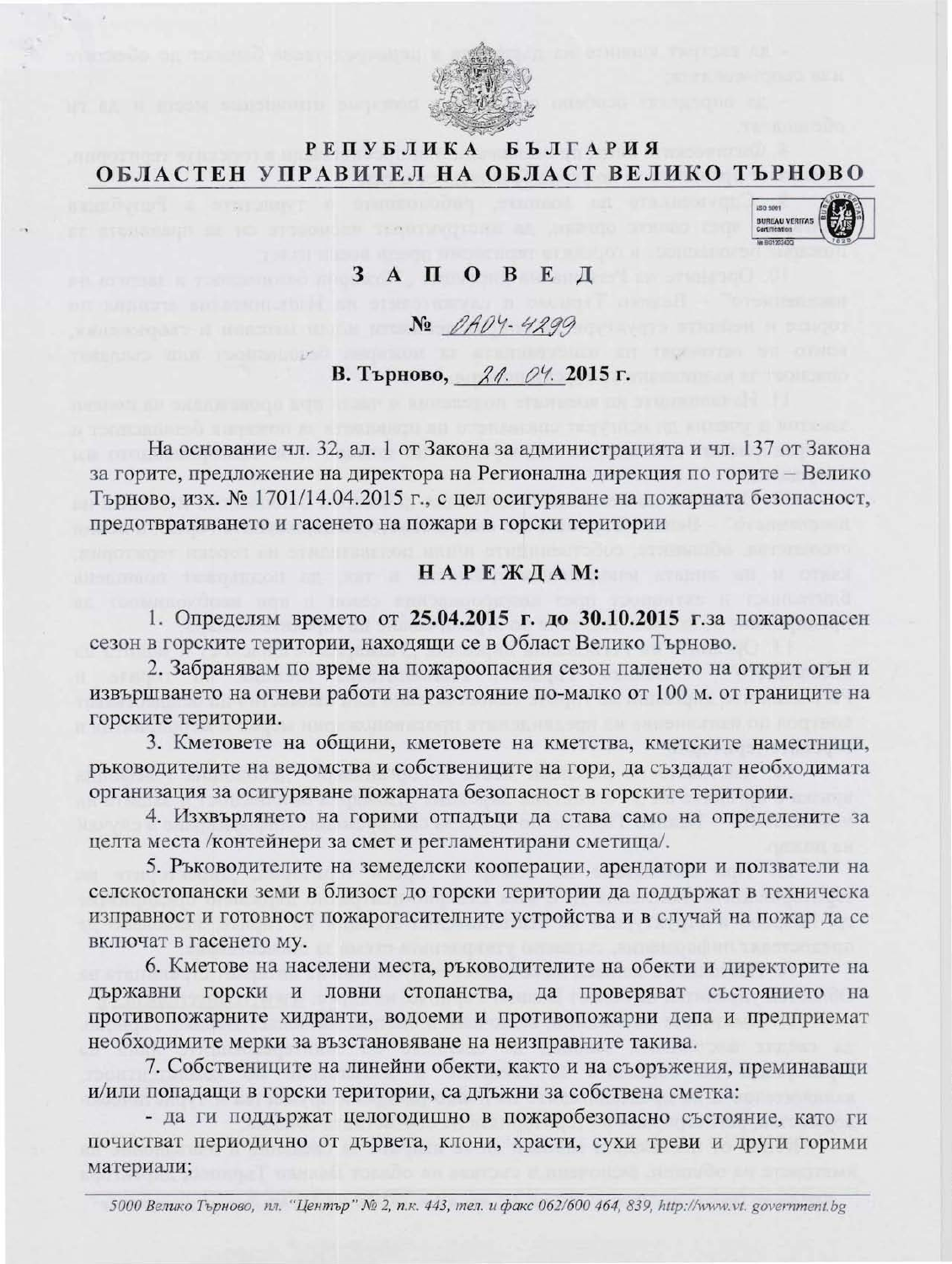- да кастрят клоните на дърветата в непосредствена близост до обектите или съоръженията;

- да определят особено опасните в пожарно отношение места и да ги обезопасят.

8. Физическите лица, преминаващи или пребиваващи в горските територии, да спазват правилата за пожарна безопасност в тях;

9. Сдруженията на ловците, риболовците и туристите в Република България, чрез своите органи, да инструктират членовете си за правилата за пожарна безопасност в горските територии преди всеки излет;

10. Органите на Регионална дирекция "Пожарна безопасност и защита на населението" - Велико Търново и служителите на Изпълнителна агенция по горите и нейните структури да спират дейности и/или машини и съоръжения, които не отговарят на изискванията за пожарна безопасност или създават опасност за възникване на горски пожари.

11. Началниците на военните поделения и части при провеждане на полеви занятия и учения да осигурят спазването на правилата за пожарна безопасност и да предприемат действия за недопускане на пожари и за своевременното им потушаване.

12. Органите на Регионална дирекция "Пожарна безопасност и защита на населението" - Велико Търново, със съдействието на държавните горски и ловни стопанства, общините, собствениците и/или ползвателите на горски територии, както и на лицата извършващи дейности в тях, да поддържат повишена бдителност и активност през пожароопасния сезон и при необходимост да предприемат незабавни действия по ограничаване на горските пожари.

13. Органите на Регионална дирекция "Пожарна безопасност и защита на населението" - Велико Търново, Изпълнителна агенция по горите и Регионалните дирекции по горите самостоятелно или съвместно да осъществяват контрол по изпълнение на предвидените противопожарни мерки и мероприятия в горските територии.

14. Кметовете на населени места да организират денонощна телефонна връзка с органите на "Регионална дирекция "Пожарна безопасност и защита на населението" - Велико Търново по места за своевременно информиране в случай на пожар.

15. При възникване на пожар в горски територии, Директорите на териториалните поделения ДГС към Северно-централно държавно предприятие гр. Габрово и структурите на Изпълнителна агенция по горите, незабавно да предоставят информация, съгласно утвърдената схема за оповестяване.

16. Настоящата заповед да се оповести публично на интернет страницата на Областен управител на област Велико Търново, на адрес: www.vt.government.bg

17. Кметовете на общини, включени в състава на област Велико Търново, да сведат настоящата заповед до знанието на заинтересованите лица на територията на общината за сведение и изпълнение по компетентност, включително и до председателите на ловно-рибарски дружества и туристически дружества, регистрирани на територията на съответната община.

Копие от настоящата заповед да се изпрати за сведение и изпълнение на кметовете на общини, включени в състава на област Велико Търново, директора

5000 Велико Търново, пл. "Център" № 2, п.к. 443, тел. и факс 062/600 464, 839, http://www.vt. government.bg